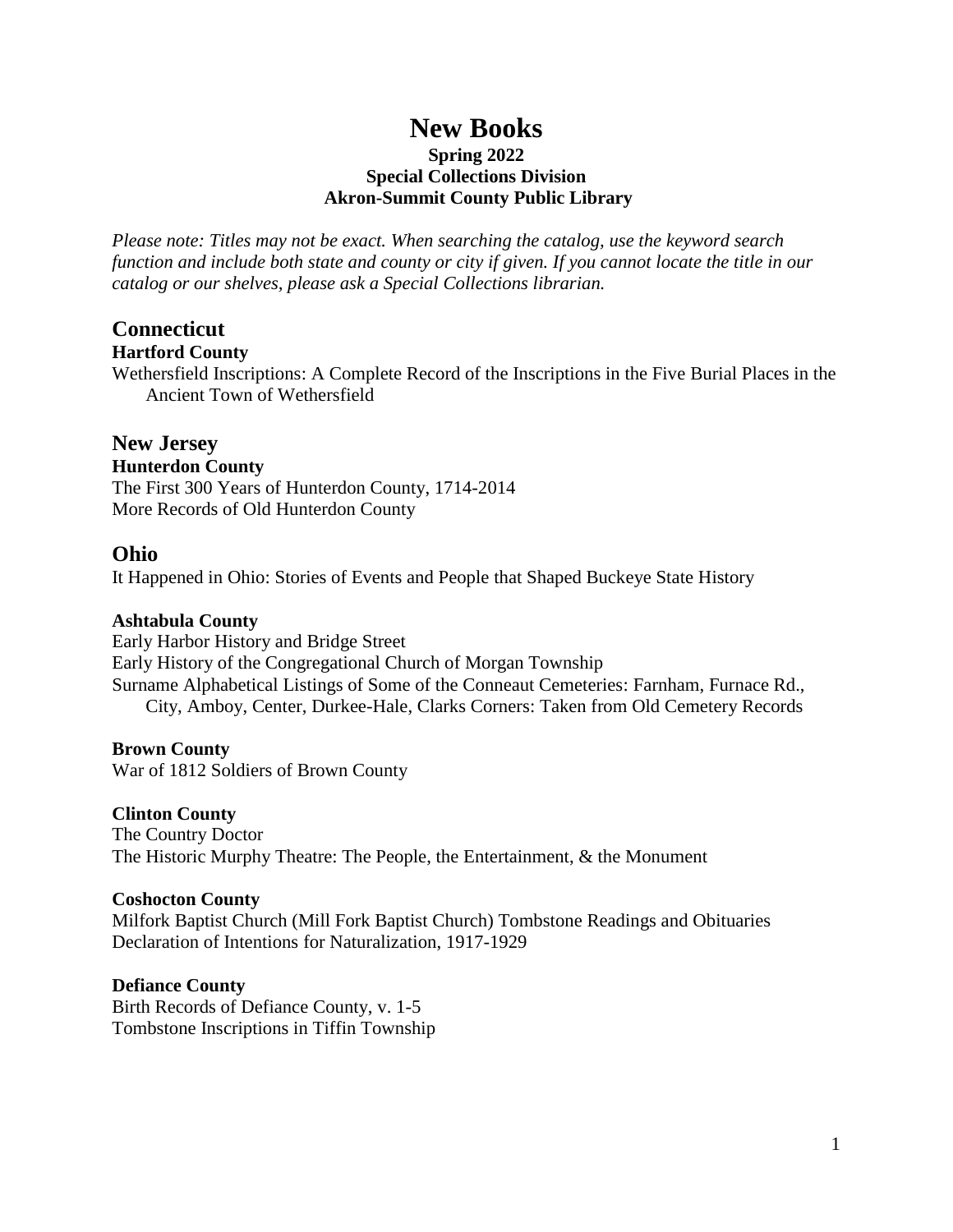#### **Hamilton County**

A History of Bridgetown Cemetery: Quietly Serving Cincinnati's Western Hills for over 150 **Years** Hamilton County Roman Catholic Baptism Records, Early-1879 Wesley Chapel Methodist Church Records, Cincinnati, 1812-1850

#### **Hardin County**

Hardin County Marriage Records (2014-2015) 2017 Kenton Times Obituaries: Every Name Index and Obituary

#### **Henry County**

A Collection of Historical Sketches and Family Histories, v. 1-3

#### **Logan County**

Reflections of Zanesfield: An Historical Scrapbook, v. 1-2 Why Small Towns Produce Big Character: The History of East Liberty

#### **Lucas County**

The Toledo War: The First Michigan-Ohio Rivalry

**Mahoning County** The Archaeology of the Austin Log House Site

#### **Marion County**

Early Deed Abstracts of Marion County Germans to Marion County and Their Ancestors

#### **Mercer County**

Assessor's 1853 Plat Book v. 1-2

#### **Montgomery County**

Dayton's German Heritage: Karl Karstaedt's Golden Jubilee History of the German Pioneer Society of Dayton A Flood of Memories: One Hundred Years After the Flood: Images from 1913 and Today

#### **Monroe County**

Monroe County Cemetery Inscriptions: Center Township: v. II

#### **Ross County**

Looking Back: A Pictorial Retrospective Celebrating Ross County

#### **Shelby County**

And Through the Black Night of Terror: The 1913 Flood in the Northern Miami Valley The Grandpa Ride: 107 More Farm Tales of Shelby County, Ohio